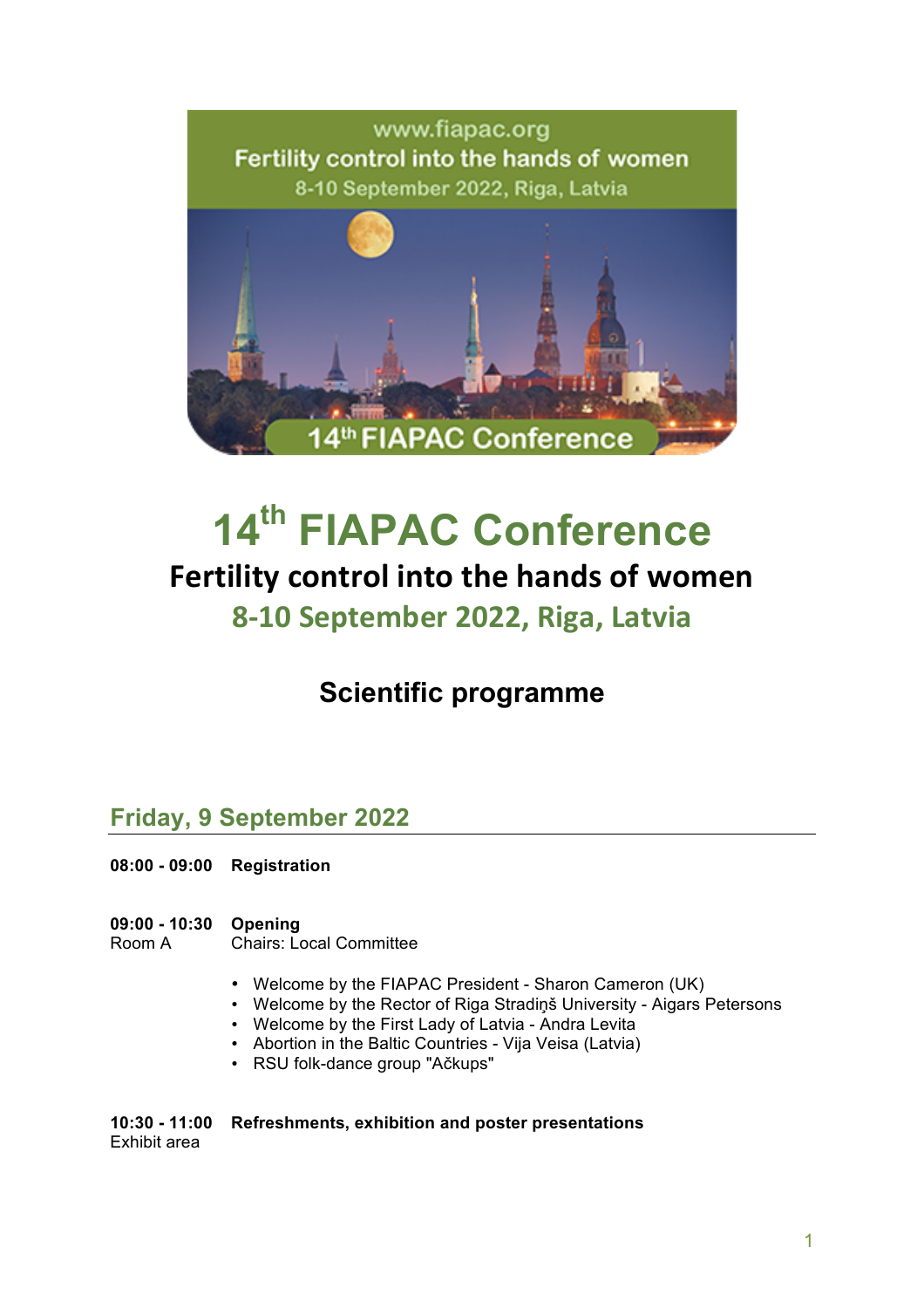### **11:30 - 12:30 Plenary Session 1: Abortion in the hands of women**

Room A Chairs:

- The past: where have we come from Beverly Winikoff (USA)
- The present: in settings where abortion is restricted Kinga Jelinska (Poland)
- The present in settings where abortion is legal: self-managed abortion Margit Endler (South Africa)
- The future Rebecca Gomperts (Netherlands)
- $\bullet$  Q & A

#### **12:30 - 14:00 Lunch, exhibition and poster presentations**  Exhibit area

12:45 – 13:45 **Lunch session** Nordic Pharma

Room A

- **14:00 - 15:30 Concurrent sessions 1 - 5**
- Room A **CS 1 - Free communications** (x 6) Chairs:
- Room B **CS 2 –Emergency Contraception (EC)** Chairs: Clare Murphy (UK)
	- Contragestion Kristina Gemzell Danielsson (Sweden)
	- Bridging contraception after EC Sharon Cameron (UK)
	- New options in EC Alison Edelman (USA)

#### Room C **CS 3 - IPPF** Exploring the role of health workers in abortion self-care

With the increasing number of abortions being self-managed using medical abortion pills, either through preference or lack of other options, IPPF recognises abortion self-care as the right of women and girls to lead their abortion journey, with or without support from health workers.

If a woman does choose to involve a health worker in her abortion self-care journey, what role should they play? How can healthcare staff be supported to transition from a position of gatekeeper and provider of abortion services to a role of facilitator and supportive partner in abortion self-care?

IPPF's diverse network of locally owned Member Associations (MAs) provide abortion care across the globe in a wide range of settings. IPPF MAs are using their significant experience of providing comprehensive abortion care to adapt existing service delivery models, offering easier more effective links to care as a key part of a woman's support network in her abortion self-care.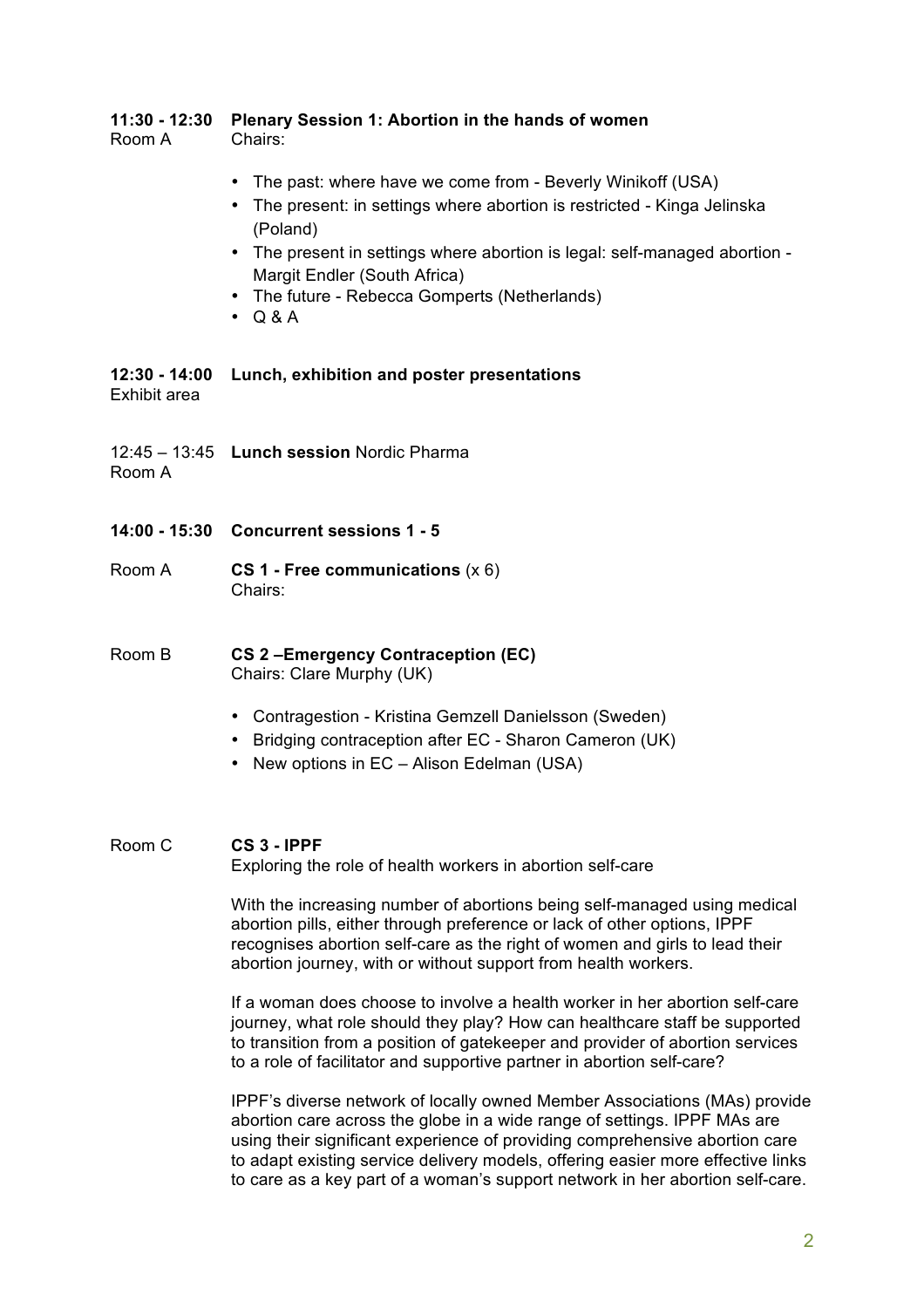In doing so, they are transforming abortion care from an approach which is often medicalized and provider-led, into one in which health systems may play a supportive role and health professionals empower individuals to play a leading role in their care.

In this session, IPPF MAs from Colombia and Ghana will share lessons learned, good practice and challenges from their experience of developing models of support for abortion self-care. In addition, we will hear from IPPF partner Women First Digital on their experience of using digital health to support women in abortion self-care, including through referrals for in-person care when needed.

### Room D **CS 4 – Managing Conscientious Objection**

Chairs: Ann Furedi (UK), Nausikaä Martens (Belgium)

- The Italian Conundrum Mirella Parachini (Italy)
- Does conscience matter in a secular world? Jon O'Brien (USA)
- Providing services with good conscience Donagh Stenson (UK)

### Room E **CS 5 - Pre-abortion investigations: what is needed** Chairs:

- Anti-D: when is it required Jonathan Lord (UK)
- Abortion before ultrasonically visible pregnancy / ultrasound or not Karin Brandell (Sweden)
- STI testing / antibiotic prophylaxis Matt Reeves (USA)

### **15:30 – 16:00 Refreshments, exhibition and poster presentations** Exhibit area

### **16:00 - 17:30 Plenary Session 2: Contraception in the hands of women**

Room A Chairs: Sharon Cameron (UK) – Clare Murphy (UK)

- Over the counter contraception Daniel Grossman (USA)
- Improving access to emergency contraception Cristina Puig (Spain)
- Simplifying access to contraception after pregnancy Michelle Cooper (UK)
- Q & A

### **18:00 – 19:30 General Assembly of FIAPAC (members only)**

Room A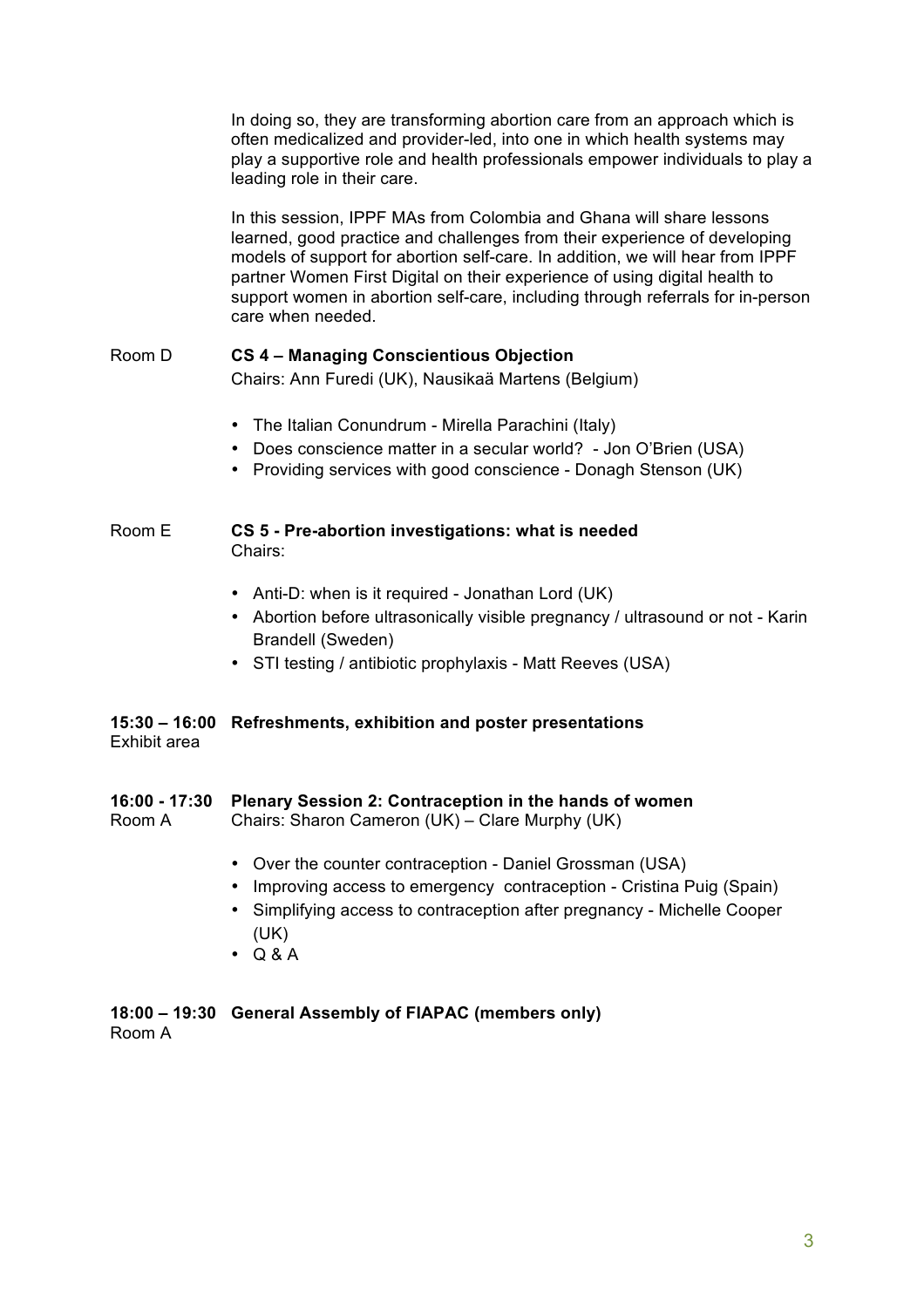# **Saturday, 10 September 2022**

| $09:00 - 10:30$<br>Room A       | Plenary Session 3: Supporting the provision of safe abortion<br>Chairs:                                                                                                                                                                                                                                                                                                 |
|---------------------------------|-------------------------------------------------------------------------------------------------------------------------------------------------------------------------------------------------------------------------------------------------------------------------------------------------------------------------------------------------------------------------|
|                                 | • Overview WHO guidelines - Caron Kim (WHO)<br>Abortion in humanitarian settings - Roopan Gill (Canada)<br>• Stigma study, findings and subsequent recommendations - Jayne<br>Kavanagh (UK)<br>$\bullet$ Q&A                                                                                                                                                            |
| $10:30 - 11:00$<br>Exhibit area | Refreshments, exhibition and poster presentations                                                                                                                                                                                                                                                                                                                       |
| 11:00 - 12:30                   | <b>Concurrent sessions 6 - 10</b>                                                                                                                                                                                                                                                                                                                                       |
| Room A                          | <b>CS 6 - Difficult Questions</b><br>Chairs: Ann Furedi (UK)                                                                                                                                                                                                                                                                                                            |
|                                 | • Testing embryos and fetuses: eugenics or healthcare? - Sandy Starr (UK)<br>• What we can say about "Fetal Pain" - Stuart W Derbyshire (Singapore)                                                                                                                                                                                                                     |
| Room B                          | CS 7 - Surgical & medical abortion<br>Chairs: Matt Reeves (USA)                                                                                                                                                                                                                                                                                                         |
|                                 | • Cervical priming (mife vs miso vs osmotic) – Paul Blumenthal (USA)<br>• Safety of office based sedation for surgical abortion (1st and 2nd<br>trimester) - Raïna Brethouwer (The Netherlands)<br>• Inducing fetal asystole - Matt Reeves (USA)<br>Management of difficult cases and complications in second trimester<br>٠<br>abortion - Helena Kopp Kallner (Sweden) |
| Room C                          | <b>CS8</b> - Contraception<br>Chairs:                                                                                                                                                                                                                                                                                                                                   |
|                                 | • Fears about contraception - Christian Fiala (Austria)<br>• Immediate post abortion LARC - Oskari Heikinheimo (Finland)                                                                                                                                                                                                                                                |
| Room D                          | CS 9 - The good, the bad, the ugly: what is happening with abortion<br>acrosss the world<br>Chairs:                                                                                                                                                                                                                                                                     |
|                                 | The Good: Europe / South America - Nausikaa Martens (Belgium)                                                                                                                                                                                                                                                                                                           |

• The Bad: Europe / Asia - Julia Bartley (Germany)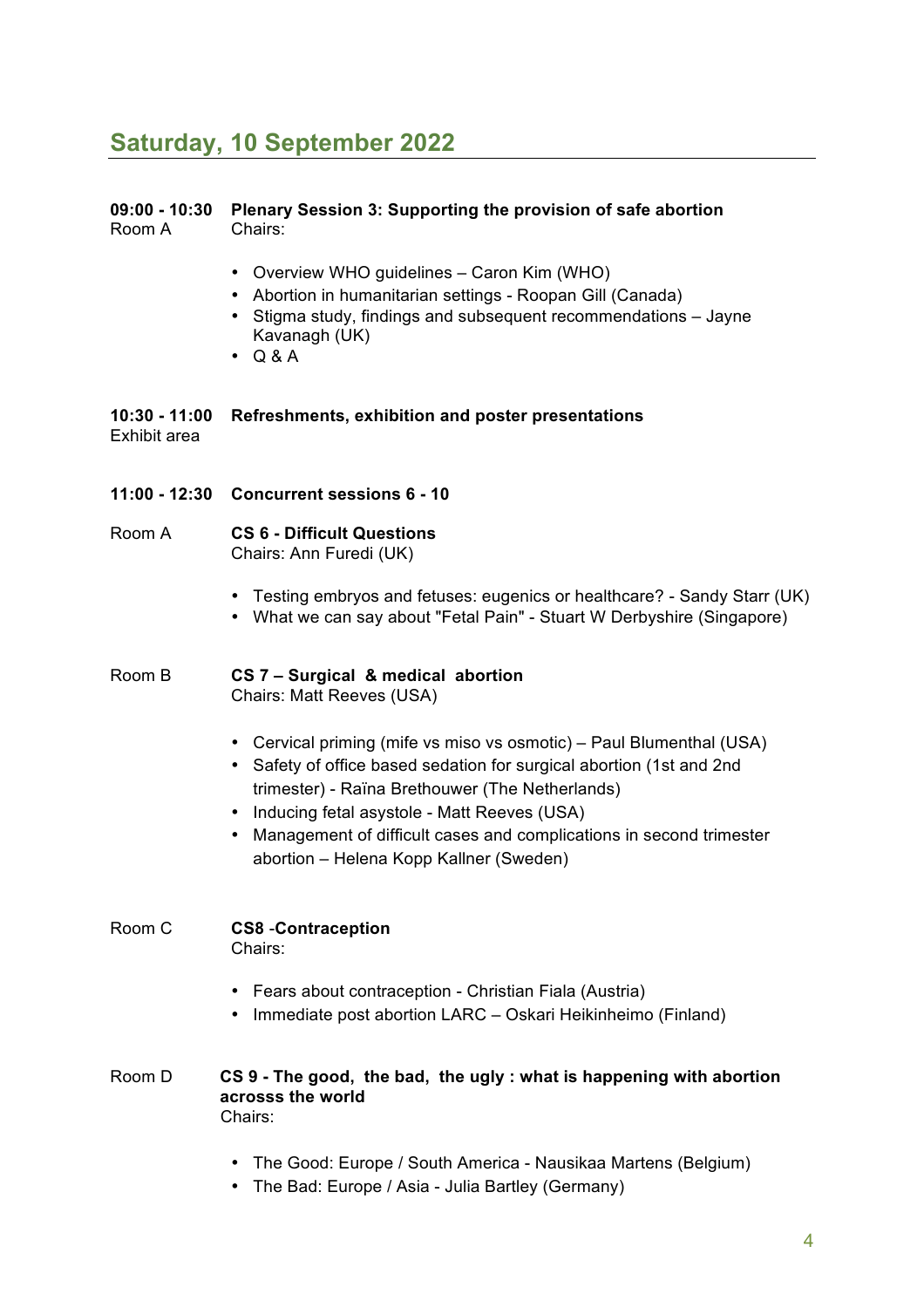- The Ugly: USA Alison Edelman (USA)
- Government Policies on Accessing Safe Abortion in Europe Marina Davidashvili (European Parliamentary Forum for Sexual & Reproductive Rights – EPF)

### Room E **CS 10 – FIGO session**

### **12:30 - 14:00 Lunch, exhibition and poster presentations**

Exhibit area

### $12:45 - 13:45$

Room TBC **Let's talk about EC:** A casual conversation during the lunch break to discuss strategies to scale up access to emergency contraception Conveyed by The Asia-Pacific and the European Consortia for Emergency Contraception (APCEC and ECEC).

- **14:00 - 15:30 Concurrent sessions 11 - 15**
- Room A **CS 11 – FC x6**  Chairs:
- Room B **CS 12 - Vulnerable groups** Chairs:
	- Abortion care for adolescents Patricia Moore (Australia)
	- Abortion care for refugee and migrant women Berna Dilbaz (Turkey)
	- Caring for patients with complex medical needs: don't be scared, be prepared – Andrea Henkel (USA), Paul Blumenthal (USA)
	- Patterns of teenage pregnancy in Estonia over the last three decades - Kai Haldre (Estonia)
- Room C **CS 13 - Changing abortion and contraceptive care** Chairs:
	- Abortion and unintended pregnancy worldwide Jonathan Bearak (USA)
	- Covid, abortion and contraception: impetus or impediment ? Kaye Wellings (UK)
	- Normally prescribed mifepristone, effect on abortion access, providers and safety - Wendy Norman (Canada)
	- Decriminalising abortion: what do patients and providers think? Rebecca French (UK)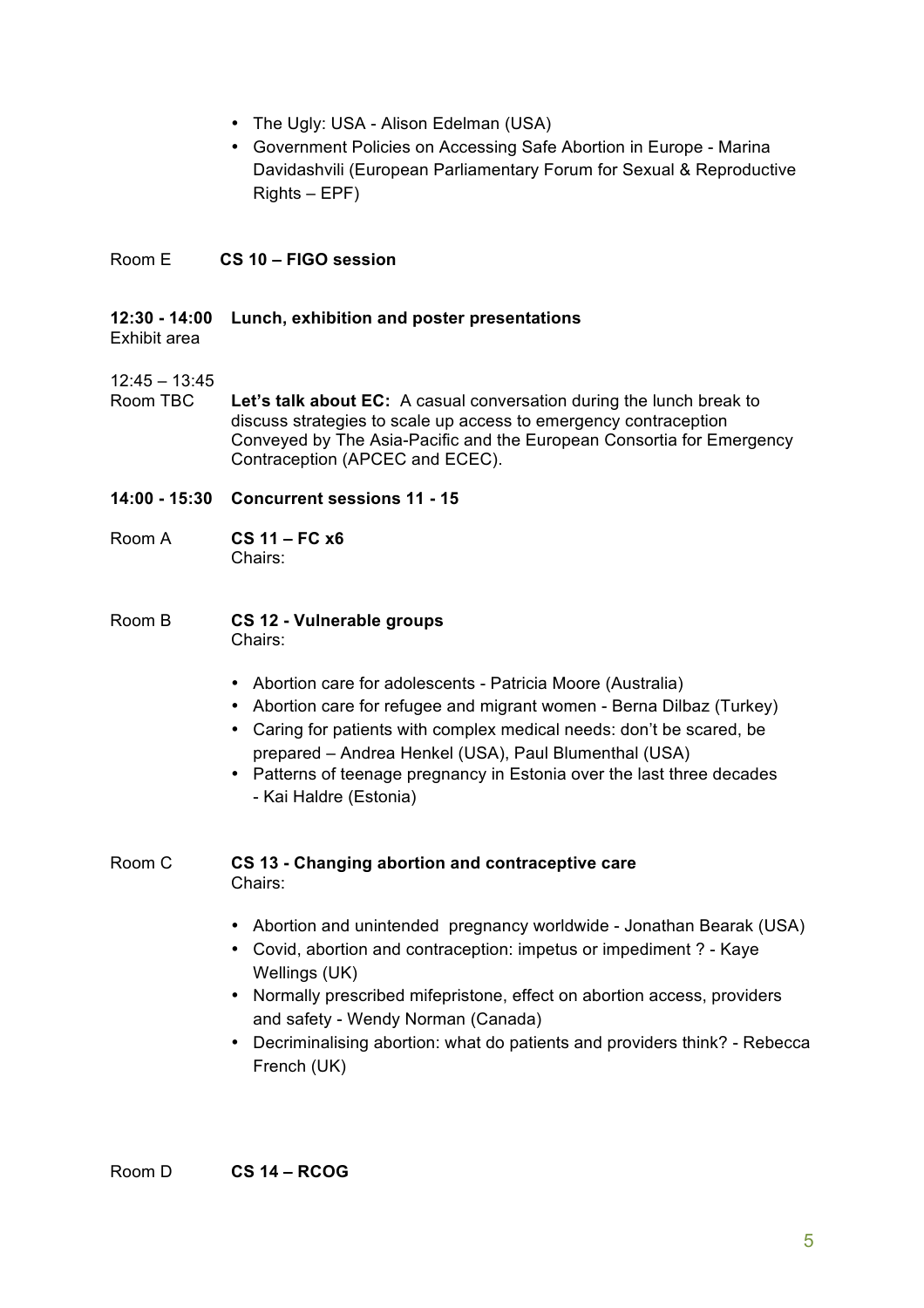The abortion care education deficit: advocating for increased access to abortion education and training Session moderator: Patricia Lohr (UK)

- Dealing with the abortion care education deficit in countries with restrictive legal frameworks - Bintu Mansaray (Sierra Leone)
- Advocating for comprehensive abortion education at an institutional level Jayne Kavanagh (UK)
- Presentation TBC Speaker TBC

## Room E **CS 15 – REHVO/ANCIC session**

- Chairs:
- Teleconsultation for medical abortion in France, a difficult challenge Danielle Hassoun (France)
- New delay for abortion until 16 weeks of gestation : How we managed to change the french law in 2022 - Philippe Faucher (France)
- How to approach contraception with people with disabilities? Example of films produced by ANCIC (National Association of Abortion and Contraception Centers) - Emmanuelle Lhomme (France)

### **15:30 - 16:00 Refreshments, exhibition**

Exhibit area

- **16:00 - 16:30 Prize giving: Best oral communications & posters** Room A **and FIAPAC/Exelgyn grant** Chair:
- **16:30 - 17:45 Plenary session 4: Why bright legal lines are a problem**

Room A Chairs: Ann Furedi (UK)

- Do laws shape our practice? Does practice shape our laws? Sally Sheldon (UK)
- Preventing or ending pregnancy? Does it matter? Do we care ? Clare Murphy (UK)
- Stopping the clock on abortion time limits Ann Furedi (UK)

### **17:45 - 18:00 Closing remarks**

Room A

### **18:00 Au revoir drinks & evaluation forms**

Exhibit area